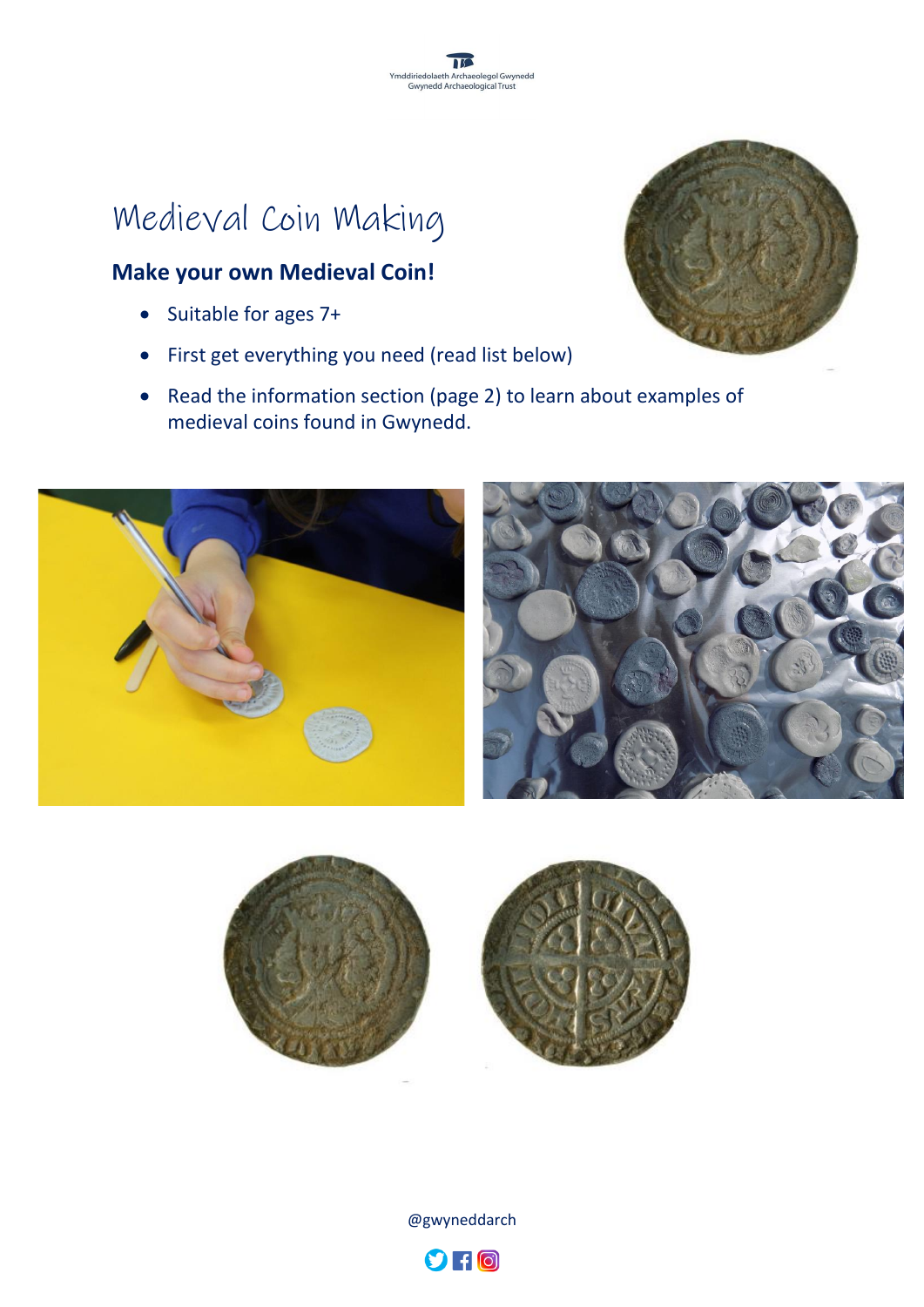

### What you'll need….

#### **A pack of grey/silver modelling clay that hardens in the oven we used Fimo Soft (you could also use play dough)**

This is available to purchase online.

If you decide to use any other kind of modelling material remember to check whether its suitable to place in the oven.



#### **A button, toothpick or Biro lid for decorating**









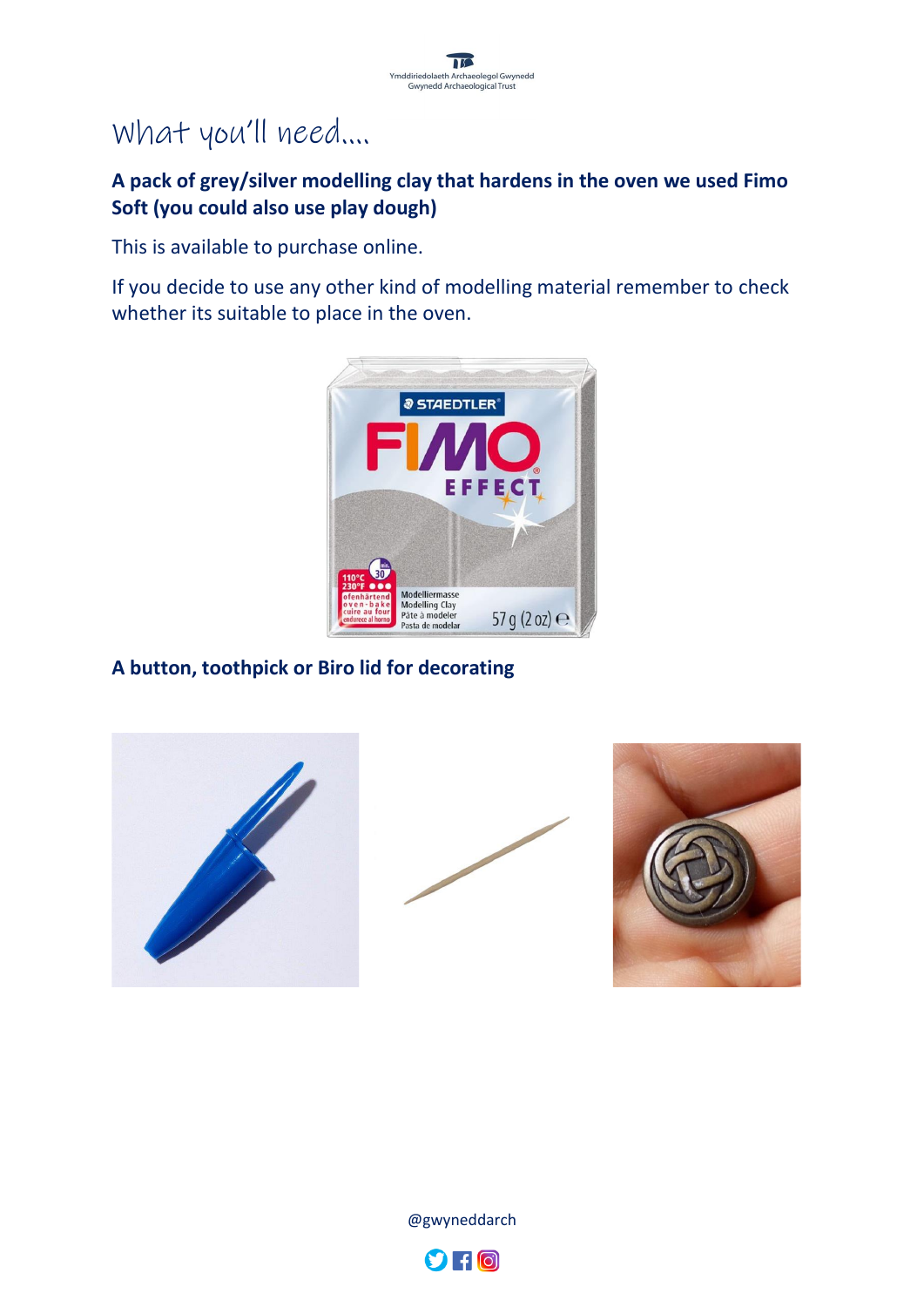## Information Section

Here's some examples of Medieval coins that were found between Llanllyfni and Y Fron. These coins are now on display at Storiel Museum, Bangor. They are also available to see on the Portable Antiquities Scheme website (PAS Number NMGW-11D242)

### Llanllyfni/ Y Fron Coin Hoard

Between Llanllyfni and Y Fron metal detectorists found 16 silver coins from the Medieval- Post Medieval period. The coins were made around 1352-1529 (490- 670 years ago). It is thought that the coins were buried around 1530. The reason why these coins were buried is uncertain. The person who buried the coins may have done so to keep them safe or hidden, but never retrieved them either because they'd forgotten where they'd put them or had died before digging them back up.

Most of the coins that were found were groats. A groat is a medieval coin worth four old pence.



@gwyneddarch

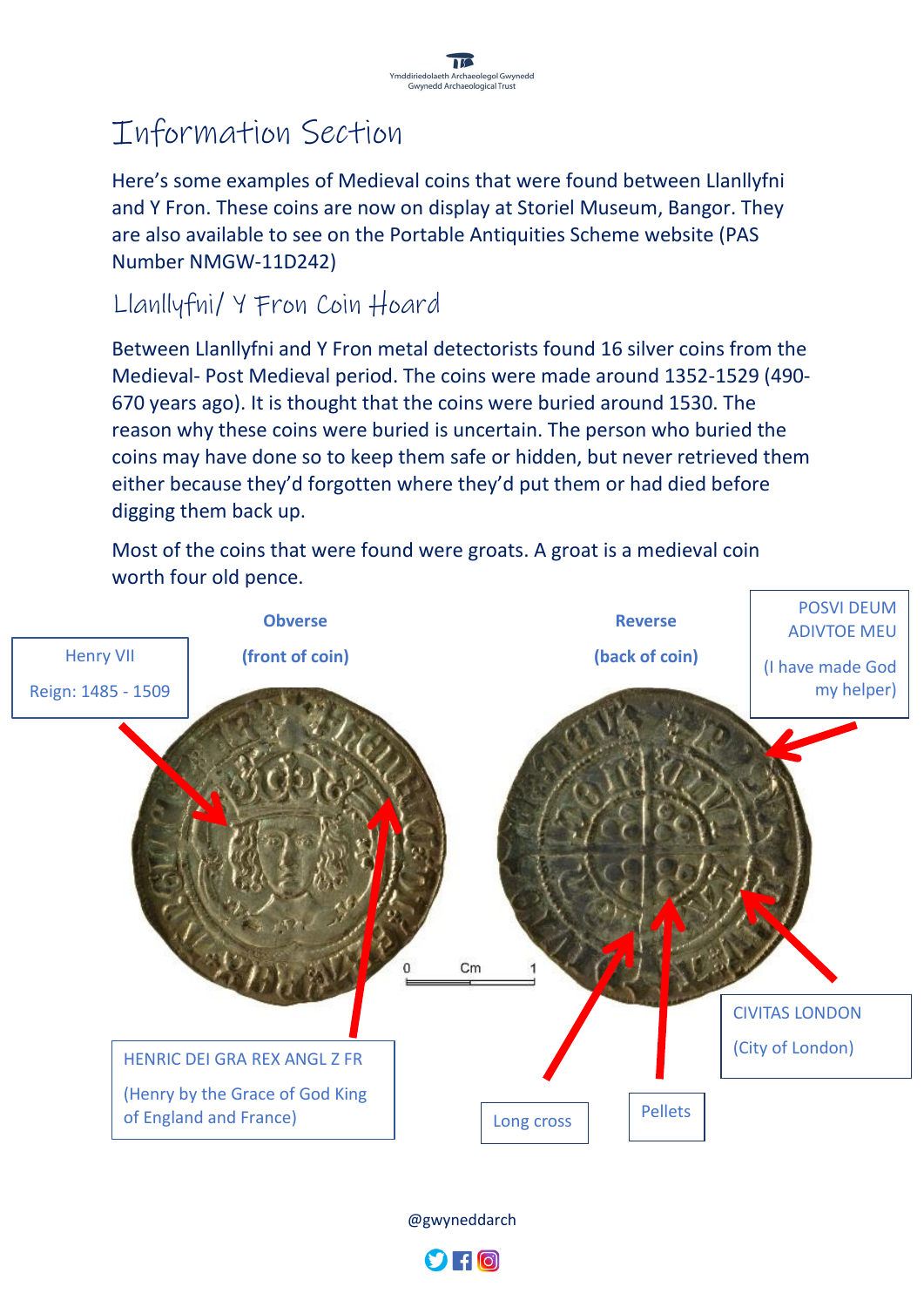

## Burgundian Double Patards

Within the hoard of coins were two double patards from the Burgundian Netherlands. Burgundian double patards from Flanders and Brabant had been legal tender in England and Wales, as groats, since 1469.







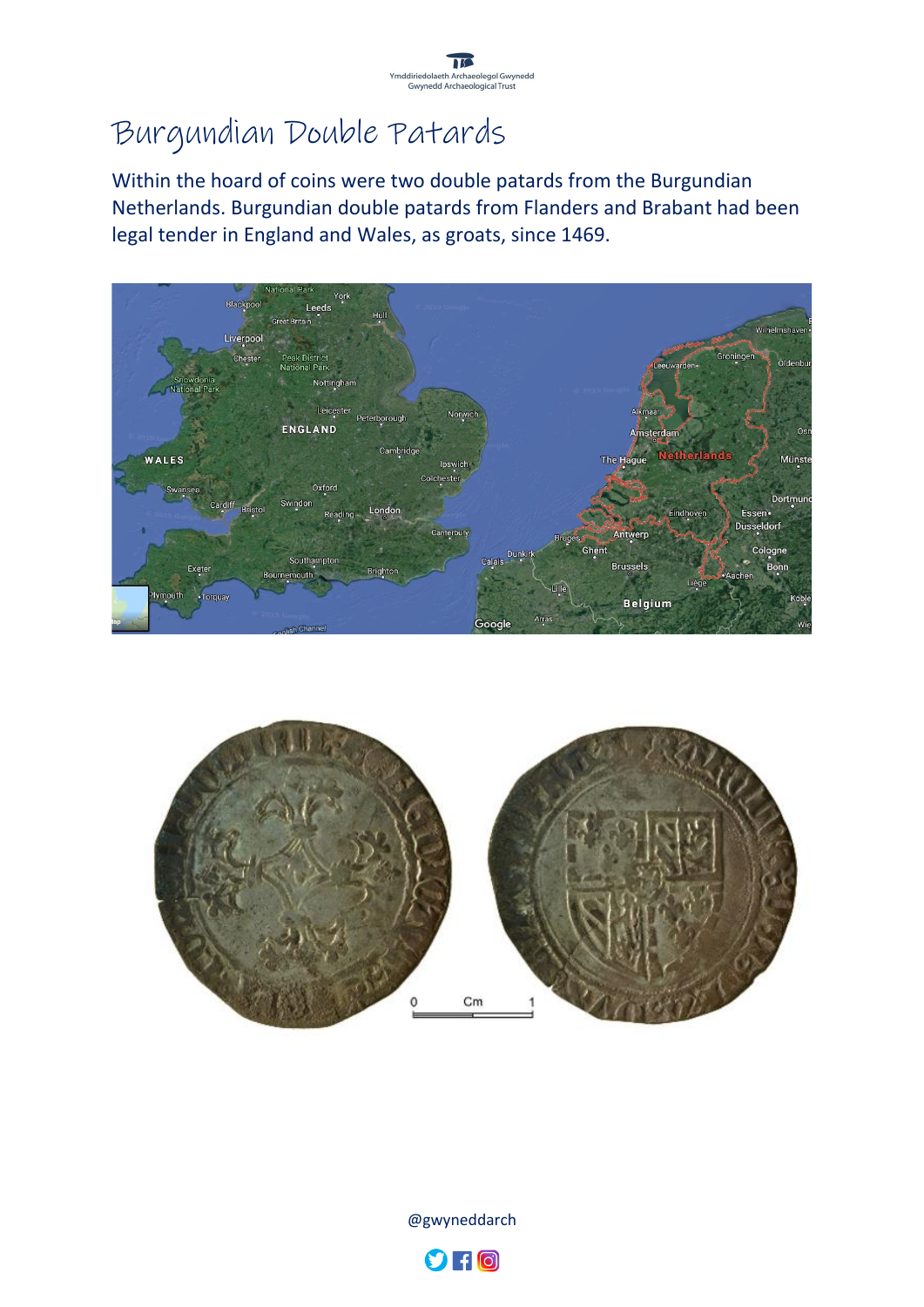

## Let's Make Our Own Medieval Coin!

If you've read the information section and have everything you need, you're now ready to make your own Medieval coin! Good luck! Send us a picture of your finished coin!

@gwyneddarch (Facebook, Twitter, Instagram)

1. Tear off a small piece of clay.



2. Roll the clay to make a ball.



@gwyneddarch

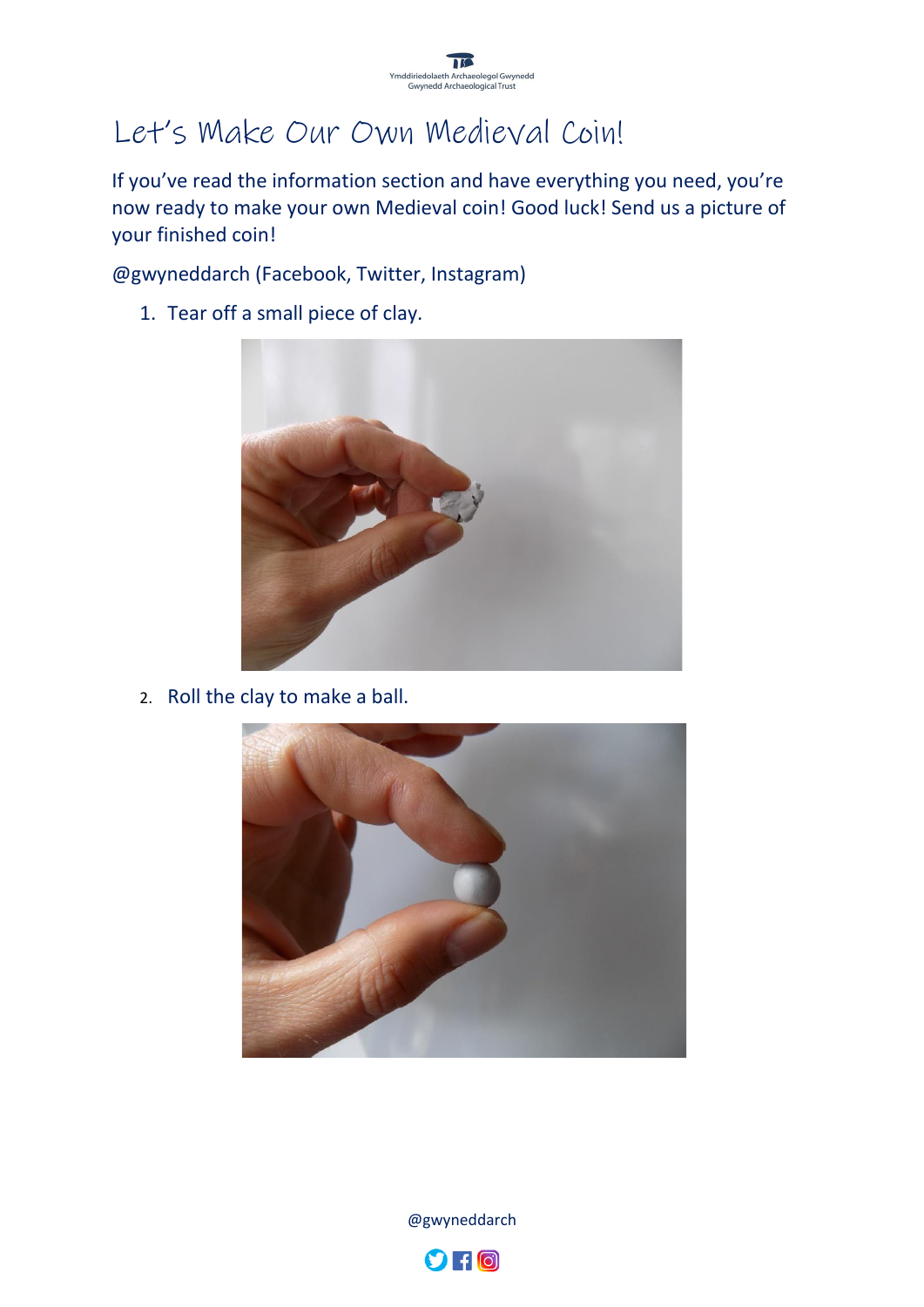

3. Press the ball gently between your fingers to flatten the surface.



4. Now it's time to make your pattern! You could gently press a button into the surface of the clay to make a pattern or use a biro lid or toothpick.









@gwyneddarch